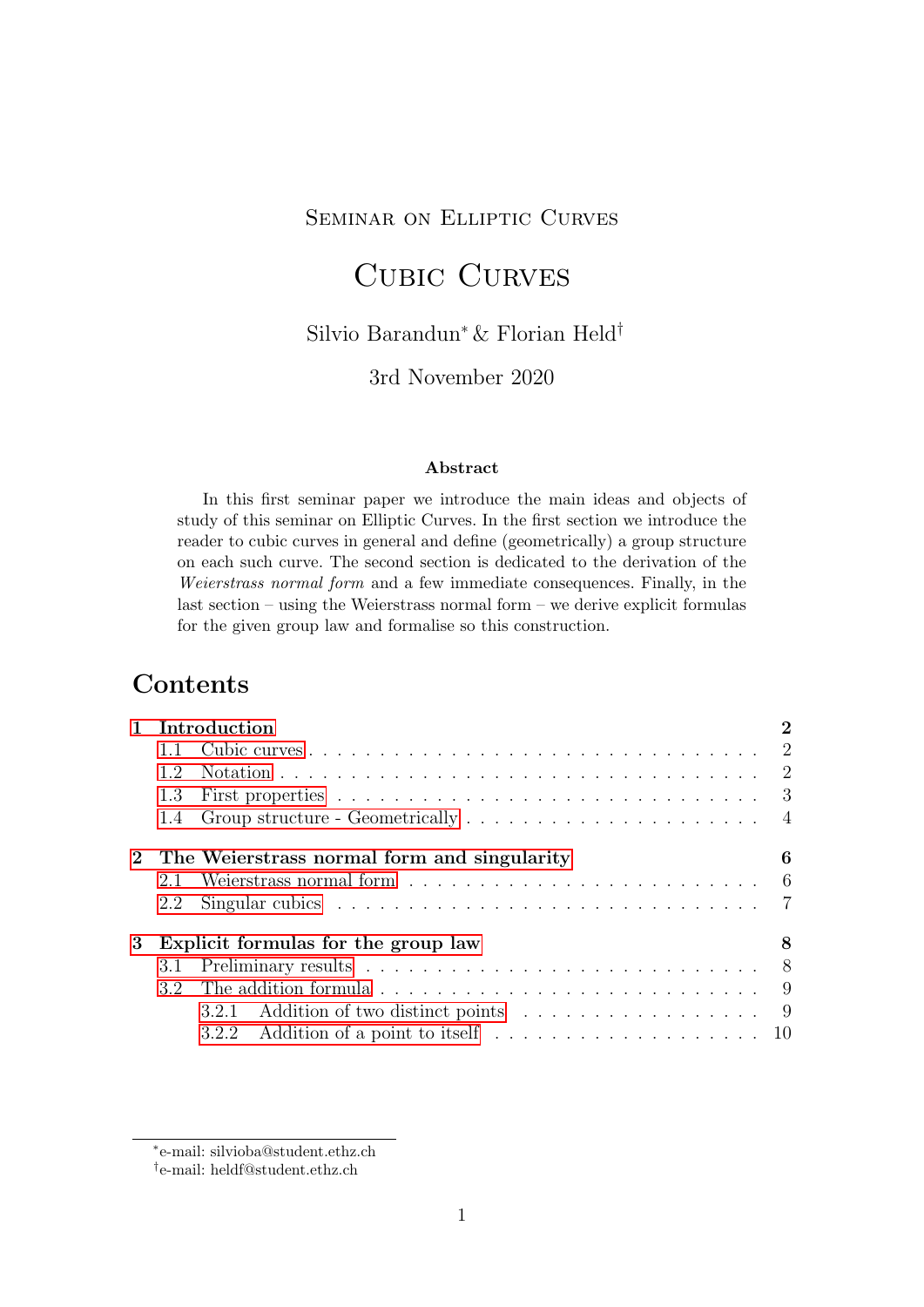# <span id="page-1-0"></span>1 Introduction

We are going to study elliptic curves, which are non-singular cubic plane curves. The goal of this section is to give precise definitions of these objects.

#### <span id="page-1-1"></span>1.1 Cubic curves

**Definition 1.1** (Algebraic Curves). An *algebraic curve*, or simply curve,  $C \subseteq \mathbb{C}^2$  is the zero locus of a polynomial in two variables.

**Definition 1.2** (Rational Point). A *rational point* on an algebraic curve  $C$  is a point  $P = (P_1, P_2) \in C$  such that all the coordinates of P are rational:  $P_i \in \mathbb{Q}$ .

An algebraic curve whose defining polynomial is of degree 3 is called a cubic (algebraic) curve. Cubic curves are the object of study of this paper, so we will concentrate on these form now on. A cubic plane curve is therefore the set of solutions  $(x, y) \in \mathbb{C}^2$  of a polynomial of degree 3. We will use the notation

$$
C: aX^3 + bX^2Y + cXY^2 + dY^3 + eX^2 + fXY + gY^2 + hX + iY + j = 0.
$$

As we will see later in Section [1.4,](#page-3-0) it's also handy to consider the homogenisation of this curve

$$
C: aX^3 + bX^2Y + cXY^2 + dY^3 + eX^2Z + fXYZ + gY^2Z + hXZ^2 + iYZ^2 + jZ^3 = 0
$$

and it's set of solution  $[x:y:z]$  in the projective plane  $\mathbb{P}^2 = \mathbb{P}^2_{\mathbb{C}}$ .



Figure 1: Some examples of cubic curves

#### <span id="page-1-2"></span>1.2 Notation

Let's first introduce some notation.

We define by

$$
\ell(P, Q) = \{ S \in \mathbb{P}^2 : S \text{ lies on the line joining } P \text{ to } Q \}
$$
\n
$$
(1.1)
$$

the line joining P and Q. Therefore  $\ell(P, Q) \cap C$  are the intersection points of C and the line joining  $P$  and  $Q$ .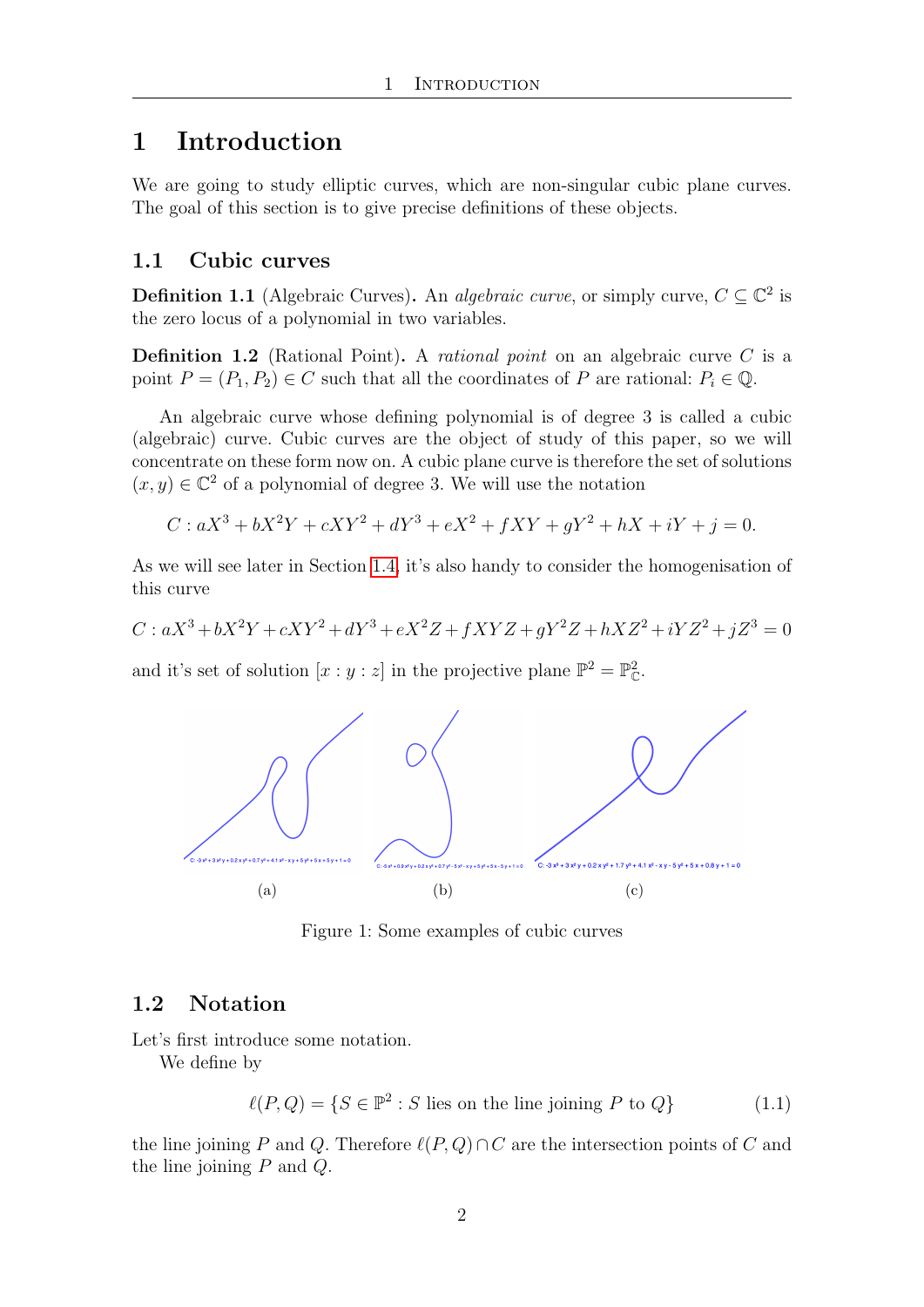If C is the zero locus of  $f(X, Y)$  we use the algebraic geometry notation  $C = \mathbb{V}(f)$ to denote the curve.

Working in projective geometry, it's easy to show that given two, not necessarily distinct, points  $P, Q \in C$  there exists a third, not necessarily distinct, point  $R \in C$ such that

$$
\ell(P,Q) \cap C = \{P,Q,R\} \tag{1.2}
$$

where we do allow duplicates in the left hand side.

<span id="page-2-1"></span>**Definition 1.3.** Let  $C$  be a cubic curve. We define the binary operation

$$
* : C \times C \to C
$$
  
(P,Q) \to P \* Q = l(P,Q) \cap C - {P,Q}

which returns the third point on  $\ell(P, Q) \cap C$ . We use the convention that

$$
\{A, B, B\} - \{A, B\} = \{B\}.
$$

In order to make Definition [1.3](#page-2-1) precise, we have to clarify what we mean with  $\ell(P, P)$ . In this case, we simply consider  $\ell(P, P)$  to be the tangent line through P. Explicitly, the tangent to  $C = \mathbb{V}(f(X, Y, Z))$  through  $P \in \mathbb{P}^2$  is given by the zero locus of

$$
\frac{\partial f}{\partial X}\bigg|_P X + \frac{\partial f}{\partial Y}\bigg|_P Y + \frac{\partial f}{\partial Z}\bigg|_P Z \in \mathbb{C}[X, Y, Z].\tag{1.3}
$$



Figure 2: Some examples of  $P * Q$ 

#### <span id="page-2-0"></span>1.3 First properties

On our fourth talk we're going to proof Mordell's Theorem which is a statement about rational points on rational cubic curves (i.e. cubic curves with rational coefficients).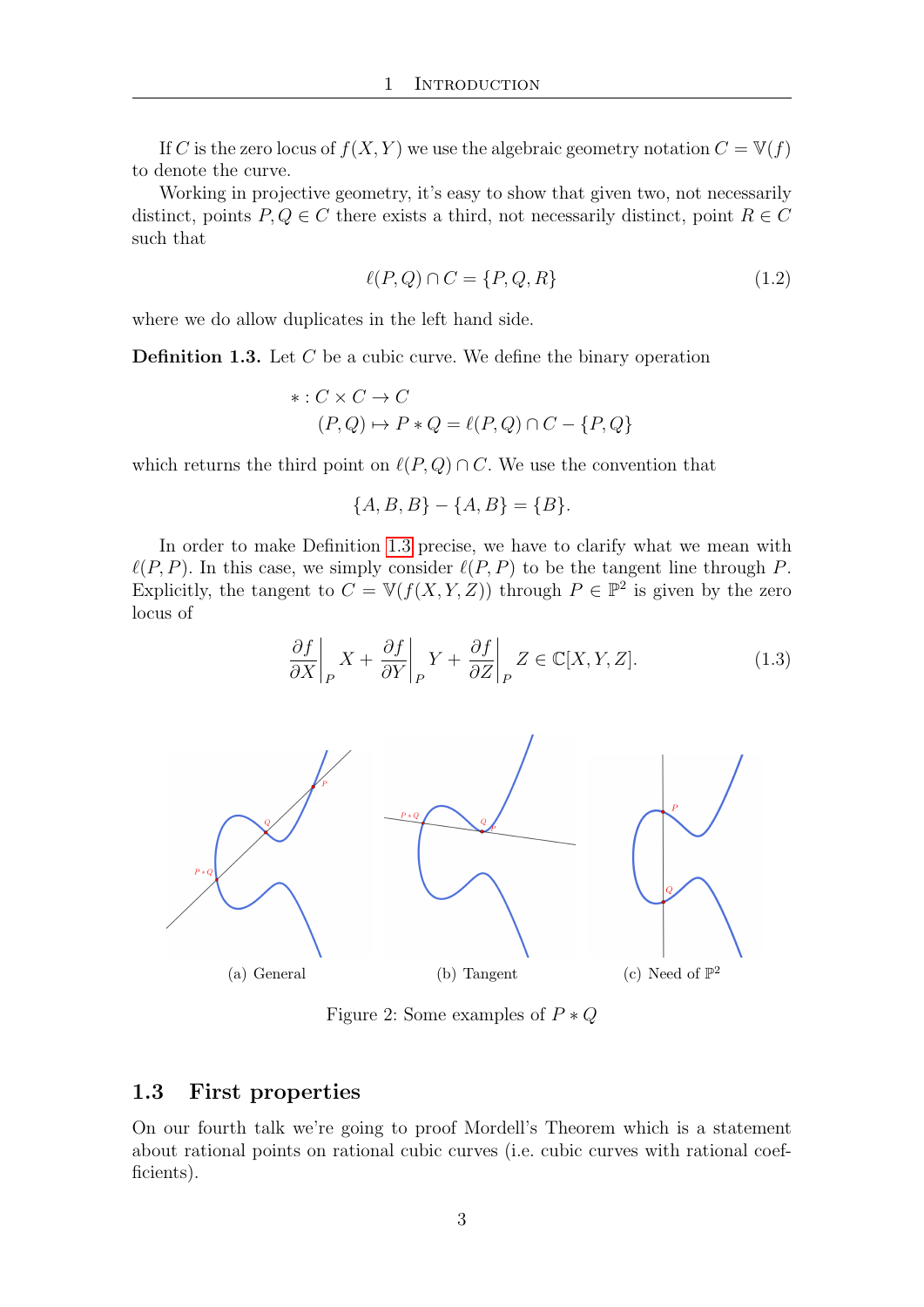<span id="page-3-5"></span>We introduce here a first key observation about rational points. Let  $P, Q \in C$  be rational point on a cubic curve C whose defining polynomial has rational coefficients. Then the intersection of the line through  $P$  and  $Q$  and the curve is again rational, i.e.  $P * Q \in \mathbb{Q}^2$ . This fact is easy to check, indeed the line through two rational point is given by an equation in rational coefficients. The intersection points of this line with a cubic curve are solutions of a cubic equation in rational coefficients with two roots given by rational points. Thus the third one must also be rational.

We now introduce two results that we will need in the next section.

<span id="page-3-1"></span>**Lemma 1.4** (Bezout). Let  $C_1, C_2$  be two cubics (in  $\mathbb{P}^2$ ) having no irreducible components in common. Then  $C_1$  and  $C_2$  intersect in nine points counting multiplicity.

<span id="page-3-2"></span>**Proposition 1.5** (Intersection points of cubics). Let  $C$ ,  $C_1$ ,  $C_2$  be three cubics (in  $\mathbb{P}^2$ ). If C goes through eight of the nine intersection points of  $C_1$  and  $C_2$  then C goes through the ninth intersection point as well.

The proof of these results goes beyond the scope of this paper, we thus invite the interested reader to check them in the literature: Lemma [1.4](#page-3-1) may be found in [\[1,](#page-9-1) p. I.7.8] and Proposition [1.5](#page-3-2) in [\[2,](#page-9-2) p. 1.2].

#### <span id="page-3-0"></span>1.4 Group structure - Geometrically

Let C be a cubic curve and  $e \in C$  a point on it. We define the binary operation

<span id="page-3-4"></span>
$$
+ : C \times C \to C
$$
  
\n
$$
(P, Q) \mapsto e * (P * Q)
$$
\n
$$
(1.4)
$$

where ∗ denotes the operation introduced in Definition [1.3.](#page-2-1)

<span id="page-3-3"></span>**Lemma 1.6.** Let C be a cubic curve and  $e \in C$  a point on it. Then  $(C, e, +)$  forms an abelian group.

The nicest way to consider this construction is to consider the curve in projective space and then choose e as  $\mathcal{O} = [0:1:0]$ , a point at infinity. This works for any curve and is the standard choice in the field.

PROOF. We prove the lemma for  $e = \mathcal{O} = [0:1:0]$  as, by change of variables, this is not a loss of generality.

We show well-definiteness of the binary operation in Section [3](#page-7-0) by giving an explicit formula for it.

It's clear, form a geometrical consideration, that  $+$  is commutative. Indeed  $\ell(P, Q) = \ell(Q, P)$  trivially, thus  $P * Q = Q * P$ . Analogously, given one point P the three points of the intersection of C with the line trough P and  $\mathcal O$  are  $\ell(P, \mathcal{O}) = \{P, \mathcal{O}, P * \mathcal{O}\}\.$  Thus taking the third point on the intersection of C with the line trough O and  $P * \mathcal{O}$  must be P, i.e.  $\mathcal{O} + P = P + \mathcal{O} = P$  by commutativity.

We claim that  $-P = P * (O * O)$ . Indeed let  $\{O, O, S\}$  be the points where the tangent to  $\mathcal O$  intersects C (we count the points with multiplicity, thus  $\mathcal O$  twice). Let further  $Q, P, S$  be the points on the intersection of C and the line through P and S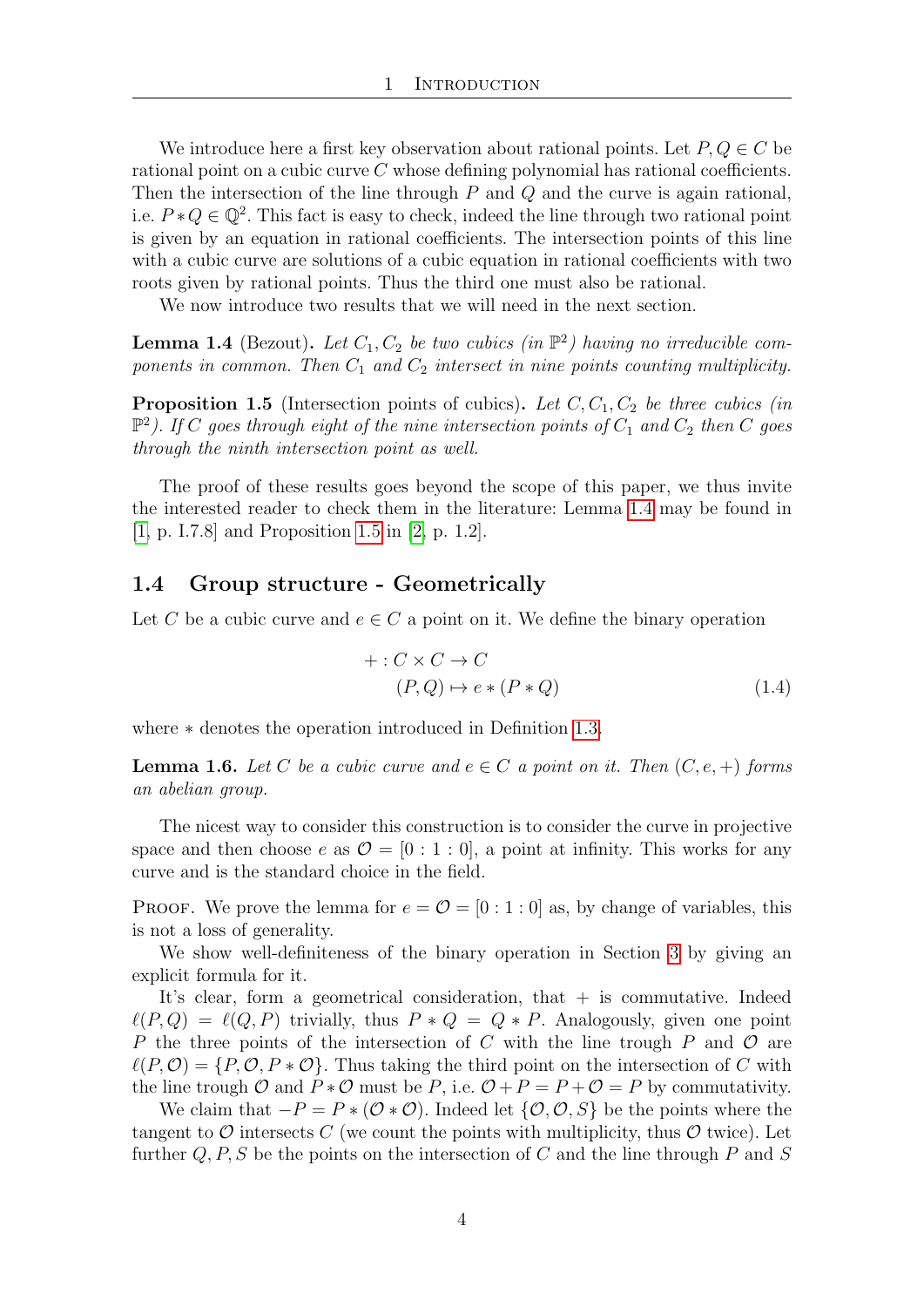such that  $Q = P * S = P * (\mathcal{O} * \mathcal{O})$ . Then  $P * Q = S$  and finally  $\mathcal{O} * S = \mathcal{O}$ . Given this we conclude

$$
P + (-P) = P + P * (\mathcal{O} * \mathcal{O}) = \mathcal{O} * (P * (P * (S))) = \mathcal{O} * (P * Q) = \mathcal{O} * S = \mathcal{O}.
$$

Associativity is quite technical. It actually follows easily form the Riemann-Roch Theorem (which we do not cover in this seminar) so we allow our self to be a little hand wavy and just provide a sketch of this part. To show

$$
P + (Q + R) = (P + Q) + R = O * (P * (Q + R)) = O * ((P + Q) * R)
$$
 (1.5)

it is enough to show that

<span id="page-4-0"></span>
$$
P * (Q + R) = (P + Q) * R,\t(1.6)
$$

since if this holds then the third intersection point of C and the line trough  $P*(Q+R)$  $=(P+Q) * R$  and O is unique. We can simplify [\(1.6\)](#page-4-0) even further by noticing that this holds if and only if  $\ell(P, Q + R) \cap \ell(P + Q, R) \in C$ .

Consider now the following six lines

$$
\ell(\mathcal{O}, P+Q)
$$
,  $\ell(P, R)$ ,  $\ell(Q, P+R)$ ,  $\ell(\mathcal{O}, P+R)$ ,  $\ell(P, Q)$ ,  $\ell(R, P+Q)$ .

These give us six linear equations and consequently, multiplying the first three equations and the last three equations, we obtain two cubics  $C_1$  and  $C_2$ . By Proposition [1.5](#page-3-2) we obtain that since C goes through the eight intersection points of  $C_1$  and  $C_2$  listed above,  $C_1 \cap C_2 \subset C$ . But the ninth point in  $C_1 \cap C_2$  must be the point  $\ell(P, Q + R) \cap \ell(P + Q, R)$  as these two line are part of the definition of  $C_1$  and  $C_2$ .



Figure 3: Associativity

In Lemma [1.6](#page-3-3) we showed that any element  $e \in C$  can be the neural element of the addition on  $C$ . But does the choice of  $e$  matter? The next lemma shows that this is not the case.

**Lemma 1.7.** Let C be a cubic curve and  $e, e' \in C$  then  $(C, e, +) \cong (C, e', +')$ , where  $+, +'$  represent the group law [\(1.4\)](#page-3-4) with respect to e and e' respectively.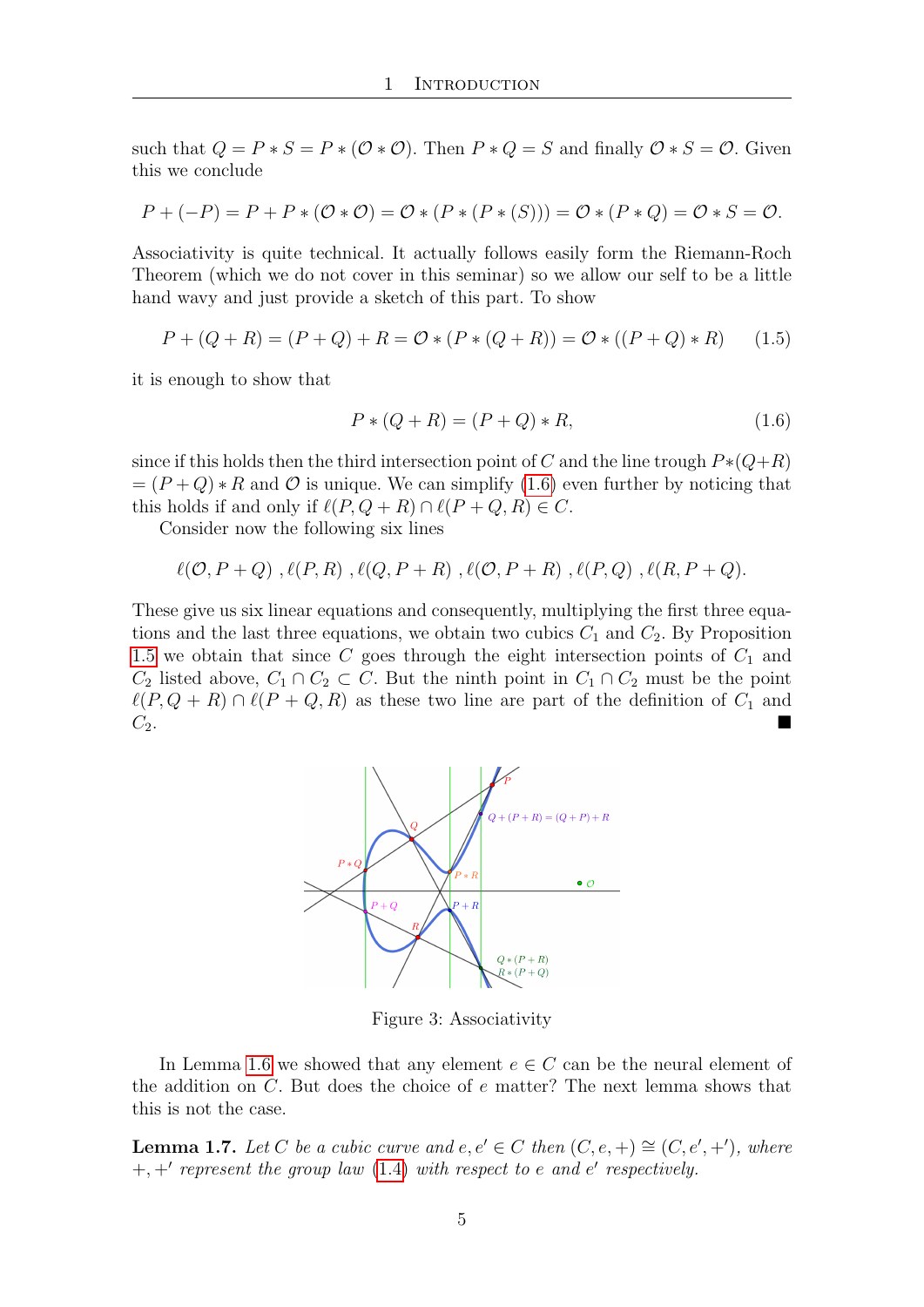<span id="page-5-3"></span>PROOF. We explicitly provide an isomorphism

$$
(C, e, +) \rightarrow (C, e', +')
$$
  

$$
P \mapsto P + e'
$$

and notice that  $P' + Q = P + Q - e'$ .

# <span id="page-5-0"></span>2 The Weierstrass normal form and singularity

One topic that we are interested in are rational points on general cubics. The transformation into Weierstrass normal form allows us to reduce this question to the question of rational points on cubics in Weierstrass normal form. This normal form also allows us to state relatively simple formulas for the group law.

#### <span id="page-5-1"></span>2.1 Weierstrass normal form

**Definition 2.1** (Weierstrass normal form). A cubic  $f(X, Y)$  is in Weierstrass normal form if it is of the form

$$
f(X, Y) = X^3 + aX^2 + bX + c - Y^2.
$$

We want to find a transformation that brings a general cubic into Weierstrass normal form while keeping track of the rational points on the curve. This allows us to just study curves in this normal form.

We give a sketch of the way the transformation works. We work in the projective plane and assume that we are given a rational point  $\mathcal O$  on a non-singular curve C. Then we move the coordinates such that  $\mathcal O$  lies at [1,0,0]. Next we calculate the tangent  $T_1$  of C at  $\mathcal O$ . We then change the coordinates such that the tangent is the line  $Z = 0$ . Next we take the third intersection point Q of  $T_1$  and C. Assume that Q and  $\mathcal O$  are distinct points. Then find the tangent  $T_2$  of C at Q and change the coordinates such that  $T_2$  is the  $X = 0$  axis. Now take any line  $T_3$  through  $\mathcal O$  that is not equal to  $T_1$  and change the coordinates such that  $T_3$  is the  $Y = 0$  axis. In Figure [4](#page-5-2) you can find a drawing to illustrate the procedure.



<span id="page-5-2"></span>Figure 4: A sketch of the projective transformation from [\[2\]](#page-9-2)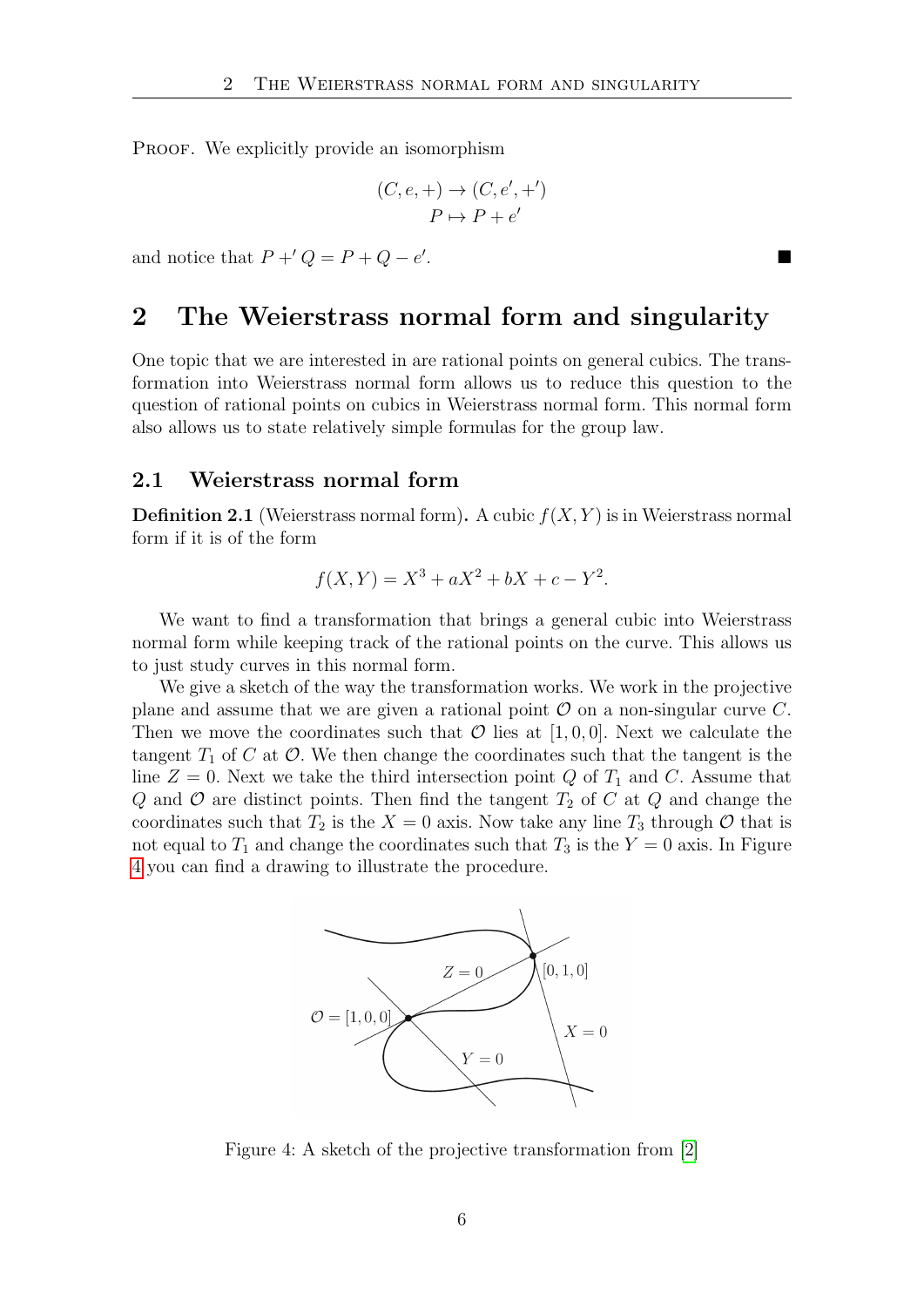<span id="page-6-1"></span>In the case that Q and O are identical also choose the tangent at O as the  $Z = 0$ axis. For the  $X = 0$  axis we can choose any line not going through O and the  $Y = 0$ axis is again chosen as a line through  $\mathcal O$  different from the tangent at  $\mathcal O$ .

After these transformations we go back to in-homogeneous coordinates by setting  $Z = 1$ . Now the equation is of the form

$$
XY^2 + (aX + b)Y = cX^2 + dX + e.
$$

Multiplying by  $X$  gives

$$
(XY)^{2} + (aX + b)XY = cX^{3} + dX^{2} + eX
$$

by renaming  $XY$  as Y we get

$$
(Y)^{2} + (aX + b)Y = cX^{3} + dX^{2} + eX.
$$

Now we complete the square by replacing Y by  $Y-\frac{1}{2}$  $\frac{1}{2}(aX+b)$  and get

$$
Y^{2} = cX^{3} + (d - \frac{1}{4}a^{2})X^{2} + (2ab + e)X + b^{2}.
$$

To make the coefficient of the  $X^3$ -term 1 we replace Y by  $c^2Y$  and X by  $cX$  and divide the equation by  $c^4$ . Note that the  $X^2$ -term can be further eliminated by substituting X by  $X - \frac{a'}{3}$  $\frac{a'}{3}$ , where a' is the coefficient of the  $X^2$ -term. To sum it up we have a sketch of how to transform a general cubic equation into Weierstrass normal form. As the coordinate transformation and its inverse are rational functions we can keep track of the rational points. The transformation is bijective up to possibly a few points which arise as roots of the denominator of the coordinate transformation. We also mention that the group structure of a curve and its transform are not the same but are connected by the transformation as the transformation is a group homomorphism. A good example of a transformation of a cubic is found in Appendix B of [\[2\]](#page-9-2) (but be aware of a missing sing in the last formula on page 311). Appendix A of said book also develops the necessary projective geometry to further justify the transformation.

**Definition 2.2** (Elliptic curve). A cubic curve of the form  $Y^2 = f(X) = X^3 + aX^2$  $+bX + c$  is called elliptic curve if f has distinct roots. A general cubic curve is called elliptic if it's transform into the Weierstrass normal form is an elliptic curve.

We note that for a curve with the equation  $Y^2 = f(X) = X^3 + aX^2 + bX + c$ , f having distinct roots is equivalent to being non-singular. To give an idea of what elliptic curves in the Weierstrass normal from look like there are sixteen cubics plotted in figure [5.](#page-7-2) They are all of the form  $Y^2 = X^3 + aX + b$  for  $a, b \in \{-1, 0, 1, 2\}$ and they are all elliptic up to the case where  $a = b = 0$ .

#### <span id="page-6-0"></span>2.2 Singular cubics

Our definition of elliptic curves excludes singular cubics. This comes from the fact that studying the rational points on a singular cubic is completely different from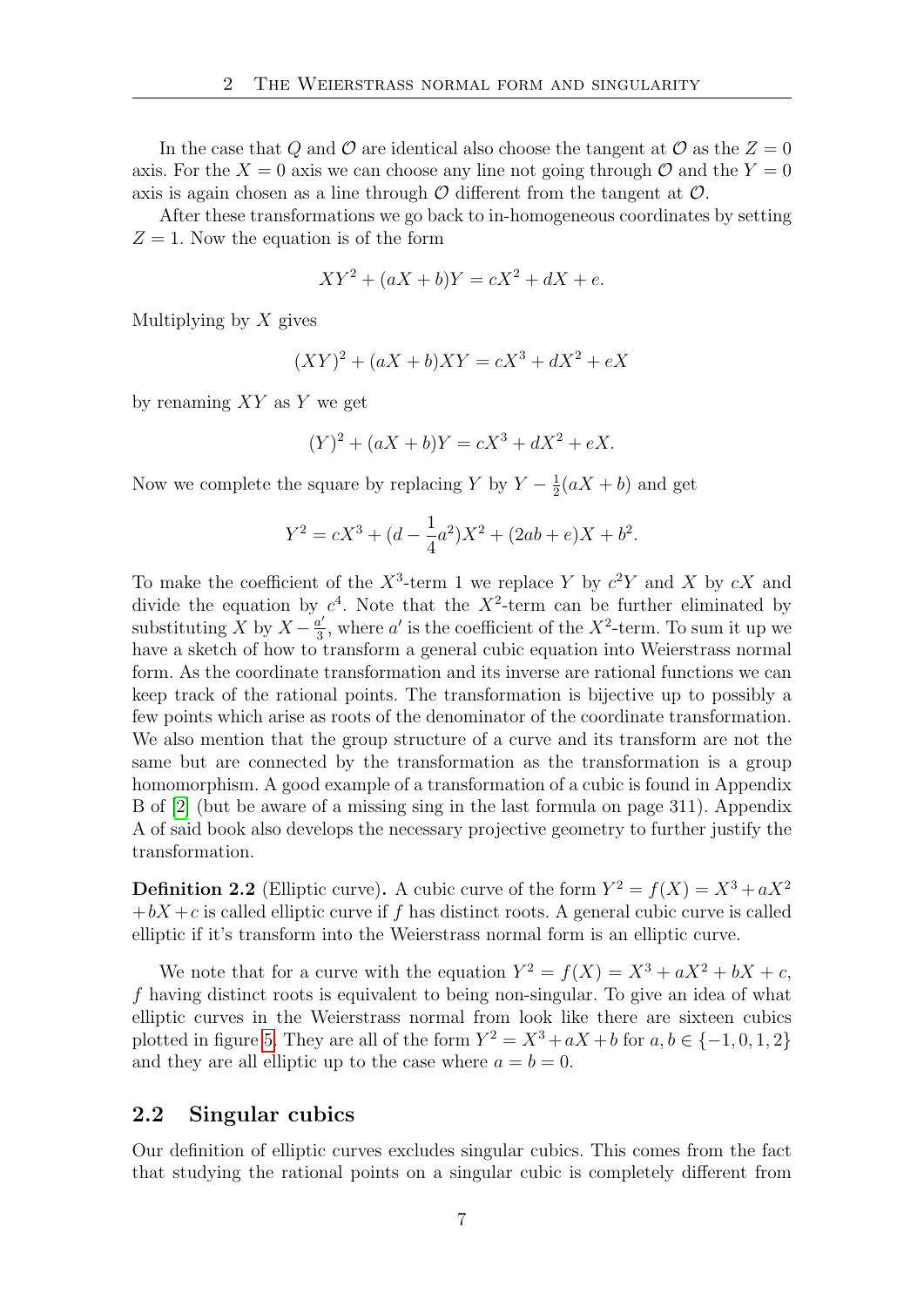<span id="page-7-4"></span>

<span id="page-7-2"></span>Figure 5: An overview of cubic curves from [\[3\]](#page-9-3)

studying the rational points on a non-singular cubic. The geometric idea is to take a singular point  $P$  on the curve and project a point  $Q$  to a line  $l$  by taking the intersection of l and  $\ell(P, Q)$ . We find the rational points of two singular cubics. Suppose  $Y^2 = f(X) = (X - d)^3$  for some  $d \in \mathbb{Q}$ . After a change of coordinates we just look at  $Y^2 = X^3$  and note that the rational solutions are exactly of the form  $(t^2, t^3)$  for  $t \in \mathbb{Q}$ . For a second example we have the curve  $Y^2 = X^2(X + 1)$ . By setting  $r = \frac{X}{Y}$  we find  $X = r^2 - 1$  and  $y = rX = r^3 - r$ . Now for any rational number r the point  $(r^2-1, r^3-r)$  is on the curve and conversely every rational point  $(x_0, y_0)$ can be brought into this form with  $r = \frac{x_0}{y_0}$  $\frac{x_0}{y_0}$ .

# <span id="page-7-0"></span>3 Explicit formulas for the group law

Now we have shown in Section [2](#page-5-0) that any elliptic curve can be reduced to Weierstrass normal form, hence we will concentrate only on the curves in this format. We will formalise here the geometrical intuition of Section [1.4](#page-3-0) and give explicit formulas for the group law.

#### <span id="page-7-1"></span>3.1 Preliminary results

For the last time we will consider now the homogeneous version of an elliptic curve in Weierstrass normal form

<span id="page-7-3"></span>
$$
C': Y^2 Z = X^3 + aX^2 Z + bXZ^2 + cZ^3 \tag{3.1}
$$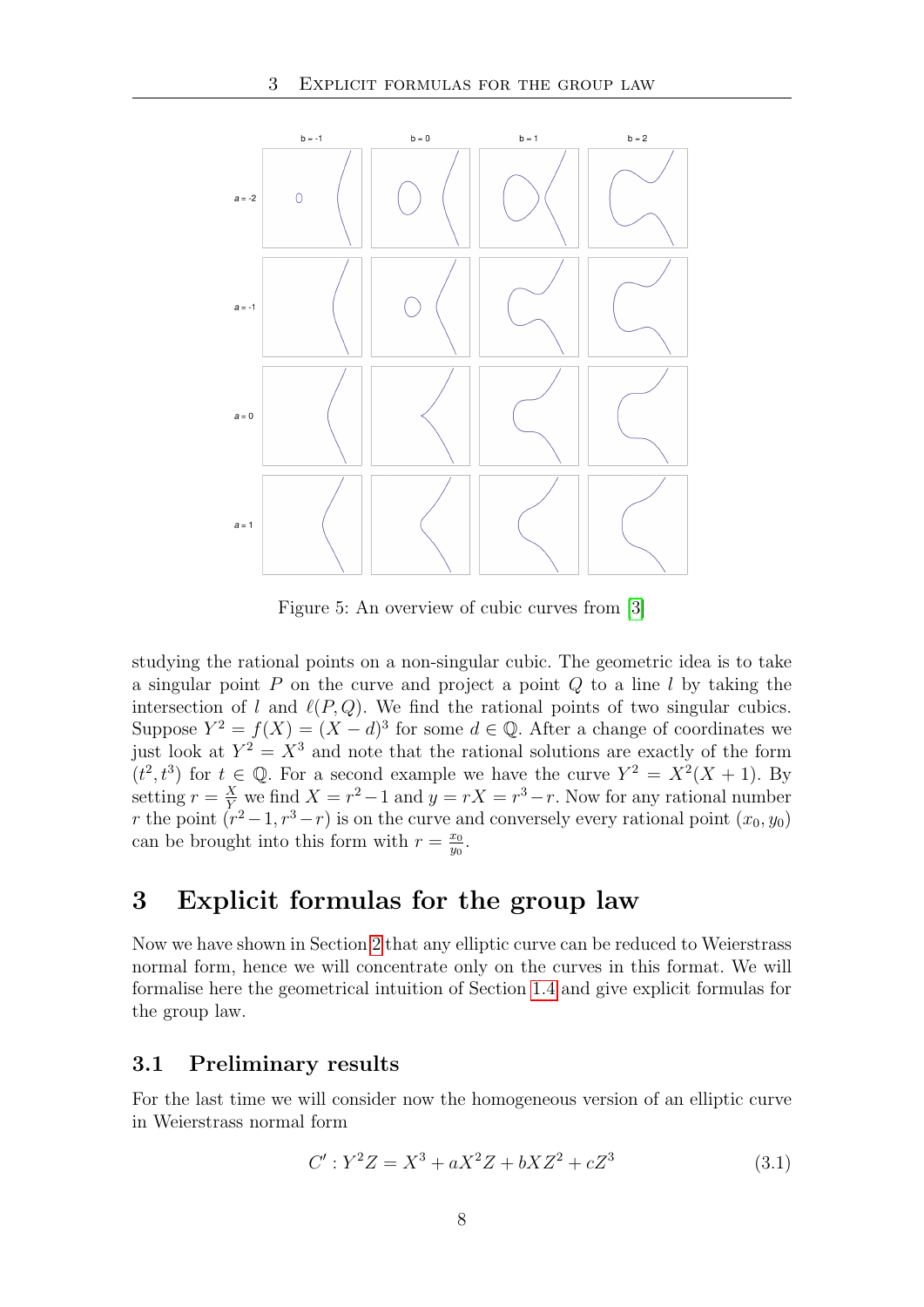for some  $a, b, c \in \mathbb{C}$ . Remark now that points at infinity, i.e.  $P = [x : y : z] \in \mathbb{P}^2 \setminus \mathbb{C}^2$ , must satisfy  $z = 0$ . Plugging this into [\(3.1\)](#page-7-3), we get  $0 = X<sup>3</sup>$  and can conclude that the only point on C which is not in  $\mathbb C$  is  $\mathcal O$ . Therefore from now on we will only consider the standard version of Weierstrass normal form equation

<span id="page-8-3"></span>
$$
C: Y^2 = f(X) = X^3 + aX^2 + bX + c \tag{3.2}
$$

and its complex solution, keeping in mind that there is one extra point we need to keep track of.

As a consequence of us working in projective space, we have that every line meets C in exactly three points. Furthermore one clearly sees that C is symmetric with respect to the x-Axis and in particular, as lines through  $\mathcal O$  are vertical lines in  $\mathbb C^2$ ,  $-(x, y) = (x, -y).$ 

#### <span id="page-8-0"></span>3.2 The addition formula

Goal of this section is to give for any  $P_1, P_2 \in C$  an explicit formula for  $P_1 + P_2$ . As already mentioned, lines through  $\mathcal O$  are vertical lines in  $\mathbb C^2$ , so it will be enough to compute  $P_1 * P_2 = (x_3, y_3)$  as then  $P_1 + P_2 = (x_3, -y_3)$ .

#### <span id="page-8-1"></span>3.2.1 Addition of two distinct points

We assume now that  $P_1 \neq P_2$  and will consider  $P_1+P_1$  separately later. Furthermore we assume that  $x_1 \neq x_2$ . The case  $x_1 = x_2$  is easy to handle since then  $P_2 = -P_1$ , as already noticed above, and thus  $P_1 + P_2 = \mathcal{O}$ .

We first remark that the line  $\ell(P_1, P_2)$  is given by the point slope equation

$$
\ell(P_1, P_2) = \left\{ (x, y) \in \mathbb{C}^2 : y = \lambda x + \nu \text{ for } \lambda = \frac{y_2 - y_1}{x_2 - x_1} \text{ and } \nu = y_1 - \lambda x_1 \right\}. \tag{3.3}
$$

We remark that  $\lambda$  is well-defined as  $x_1 \neq x_2$ . The intersection points of C and this line are therefore given by substituting the condition of  $(3.3)$  into  $(3.2)$ , i.e.

<span id="page-8-4"></span><span id="page-8-2"></span>
$$
Y^{2} = (\lambda X + \nu)^{2} = X^{3} + aX^{2} + bX + c
$$
  

$$
\iff 0 = X^{3} + (a - \lambda^{2})X^{2} + (b - 2\lambda\nu)X + (c - \nu^{2}).
$$
 (3.4)

As we pointed out above  $|\ell(P_1, P_2) \cap C| = 3$  and more precisely  $\ell(P_1, P_2) \cap C$  $=\{P_1, P_2, P_1 \ast P_2\}$  by definition of  $P_1 \ast P_2$ . Therefore the three solutions of [\(3.4\)](#page-8-4) are exactly  $x_1, x_2$  and  $x_3$ . This allows us to conclude

$$
X^3 + (a - \lambda^2)X^2 + (b - 2\lambda\nu)X + (c - \nu^2) = (X - x_1)(X - x_2)(X - x_3) = \sum_{i=0}^3 (-1)^{i+1} X^i e_{3-i}
$$

where  $e_i$  are the elementary symmetric polynomial evaluated at  $(x_1, x_2, x_3)$ . Considering now the quadratic term we get

$$
(a - \lambda^2) = -e_1 = -x_1 - x_2 - x_3
$$